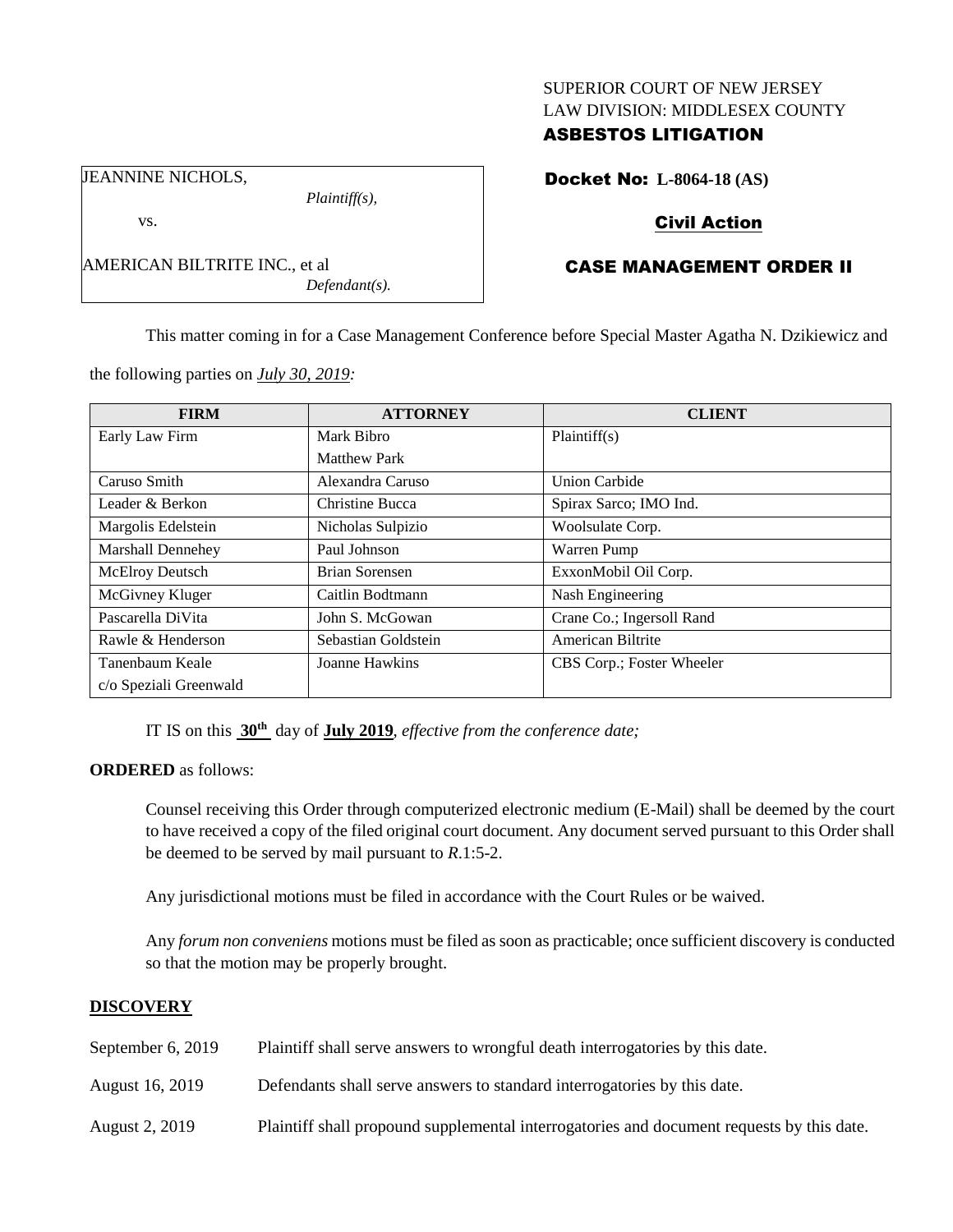| September 6, 2019 | Defendants shall serve answers to supplemental interrogatories and document requests by this<br>date.                                                                                                       |
|-------------------|-------------------------------------------------------------------------------------------------------------------------------------------------------------------------------------------------------------|
| September 6, 2019 | Plaintiff shall serve answers to supplemental interrogatories and document requests by this<br>date.                                                                                                        |
| October 18, 2019  | Fact discovery, including depositions, shall be completed by this date. Plaintiff's counsel shall<br>contact the Special Master within one week of this deadline if all fact discovery is not<br>completed. |
| October 18, 2019  | Depositions of corporate representatives shall be completed by this date.                                                                                                                                   |

### **EARLY SETTLEMENT**

October 25, 2019 Settlement demands shall be served on all counsel and the Special Master by this date.

### **MEDICAL EXPERT REPORT**

- October 1, 2019 Plaintiff shall serve wrongful death expert report by this date.
- March 31, 2020 Defendants shall identify its medical experts and serve medical reports, if any, by this date. In addition, defendants shall notify plaintiff's counsel (as well as all counsel of record) of a joinder in an expert medical defense by this date.

### **LIABILITY EXPERT REPORTS**

November 29, 2019 Plaintiff shall identify its liability experts and serve liability expert reports by this date or waive any opportunity to rely on liability expert testimony.

March 31, 2020 Defendants shall identify its liability experts and serve liability expert reports, if any, by this date or waive any opportunity to rely on liability expert testimony.

#### **SUMMARY JUDGMENT MOTION PRACTICE**

- December 20, 2019 Plaintiff's counsel shall advise, in writing, of intent not to oppose motions by this date.
- January 17, 2020 Summary judgment motions shall be filed no later than this date.
- February 14, 2020 Last return date for summary judgment motions.

#### **ECONOMIST EXPERT REPORTS**

- November 29, 2019 Plaintiff shall identify its expert economists and serve expert economist report(s), if any, by this date or waive any opportunity to rely on economic expert testimony.
- March 31, 2020 Defendants shall identify its expert economists and serve expert economist report(s), if any, by this date or waive any opportunity to rely on economic expert testimony.

#### **EXPERT DEPOSITIONS**

April 30, 2020 Expert depositions shall be completed by this date. To the extent that plaintiff and defendant generic experts have been deposed before, the parties seeking that deposition in this case must

 $\_$  , and the set of the set of the set of the set of the set of the set of the set of the set of the set of the set of the set of the set of the set of the set of the set of the set of the set of the set of the set of th